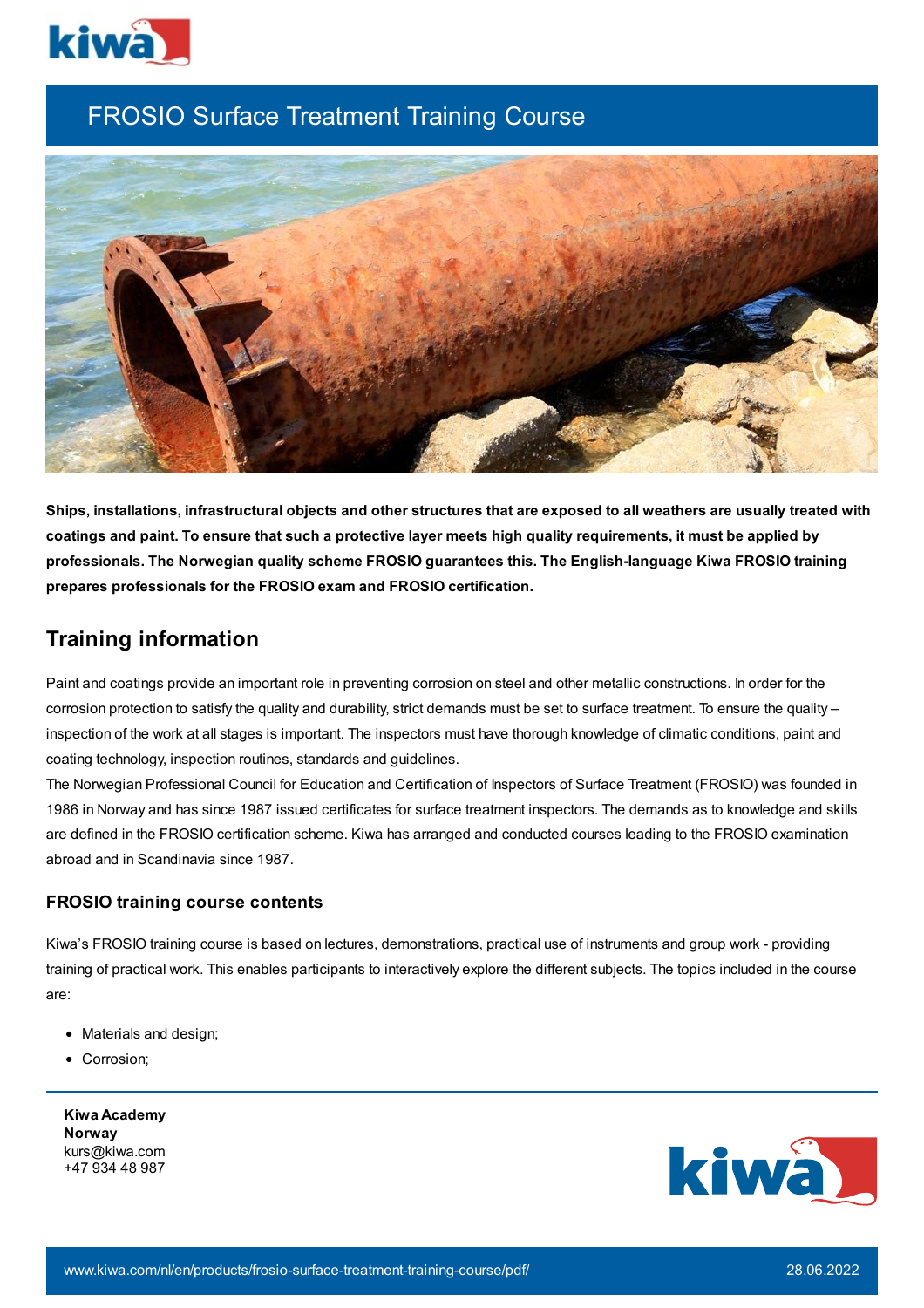

- Substrates for paints/coatings;
- Ambient conditions;
- Paints and coatings;
- Requirements for the execution of the work;
- Standards, specifications and procedures;
- Inspection work/role of the inspector;
- Health, safety and environment

#### **Course goals**

The course is intended to provide the candidates with theoretical and practical knowledge to meet the requirements of the FROSIO certification scheme, being capable of carrying out inspections as well as having knowledge of methods to protect constructions.

#### **Who should attend the course?**

The course is intended for inspectors, operators and people working within surface treatment and painting, personnel working with constructions to be protected and technical personnel in charge of surface treatment.

#### **Skills and background**

In accordance with the standard all candidates must attend an 80 hours course and pass the examination successfully. The skills and background of the candidate are defined in the standard. Experience may be obtained after having passed the examination. The FROSIO certification scheme describes the three levels available:

- Inspector candidate certificate level I: A person who has attended the course, passed examination, but without relevant experience;
- Inspector certificate level II: A person who has attended the course, passed examination, and having a minimum of 2 years relevant experience;
- Inspector certificate level III: A person who has attended the course, passed examination, and having at least 3 years relevant experience in addition to the requirements of level II whereof minimum 2 years documented inspection experience.

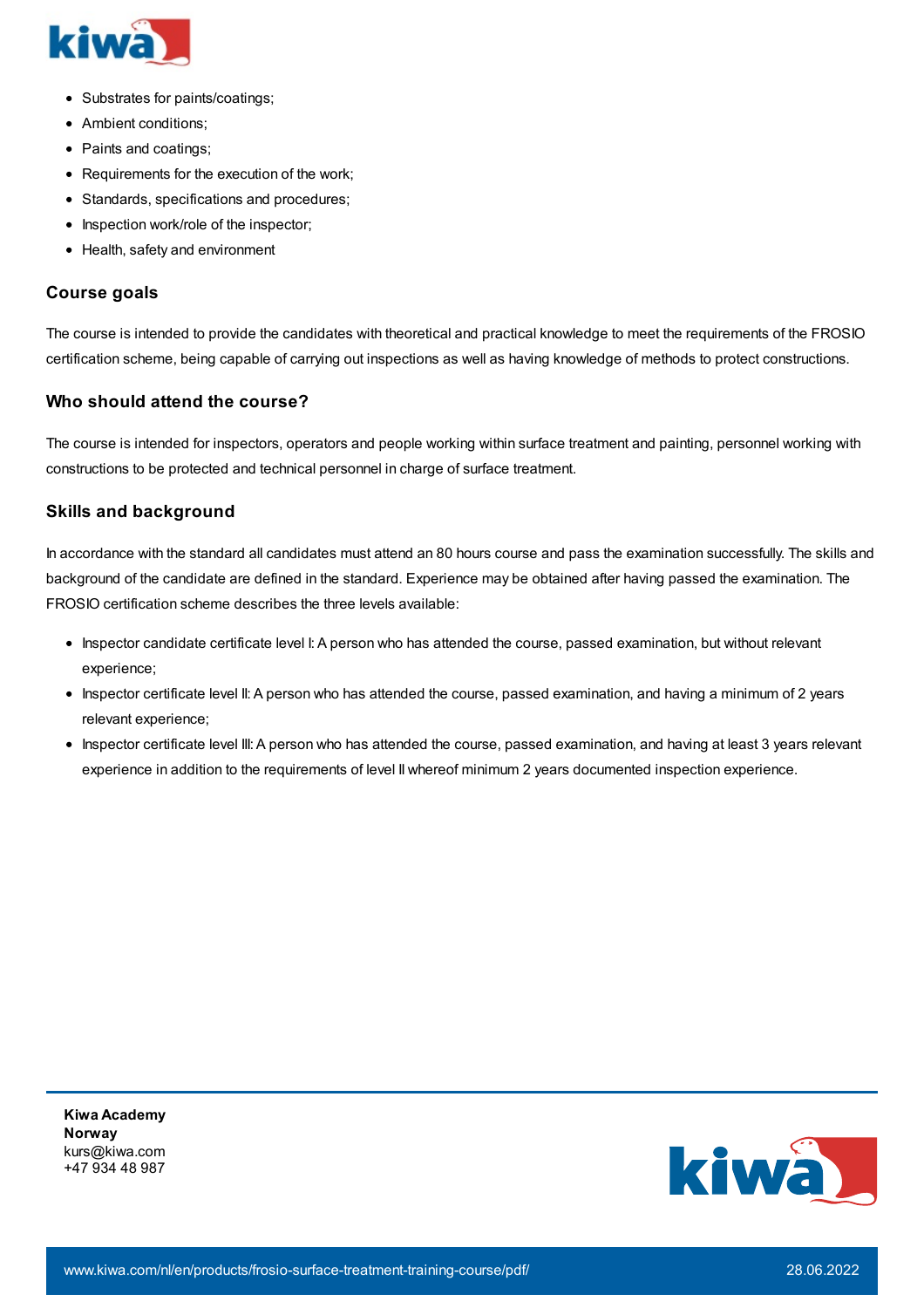

# **Practical information**

### **Language**

The FROSIO training is entirely in English (the courses in Norway are in Norwegian).

### **Time investment**

This blended learning course is a combination of e-learning modules and classroom training. Access to the e-learning course is given approximately two weeks before classroom training begins. The e-learning course must be completed before classroom training. The last day of the course is exam day, where participants will take both a theoretical and practical exam.

### **Examination**

The examination according to FROSIO certification scheme includes a theoretical and practical part each of four (4) hours, and will be conducted on the last course day(s) by FROSIO. To meet the requirements for certification, all candidates must pass both parts of the examination. The level on the certificate is based on relevant work experience: 0-2 years: Level 1, 2-5 years: Level 2, 5+ years: Level 3.

### **Course fee**

The course fee is  $\epsilon$  3950,- (includes examination fee, all the course material and lunches).